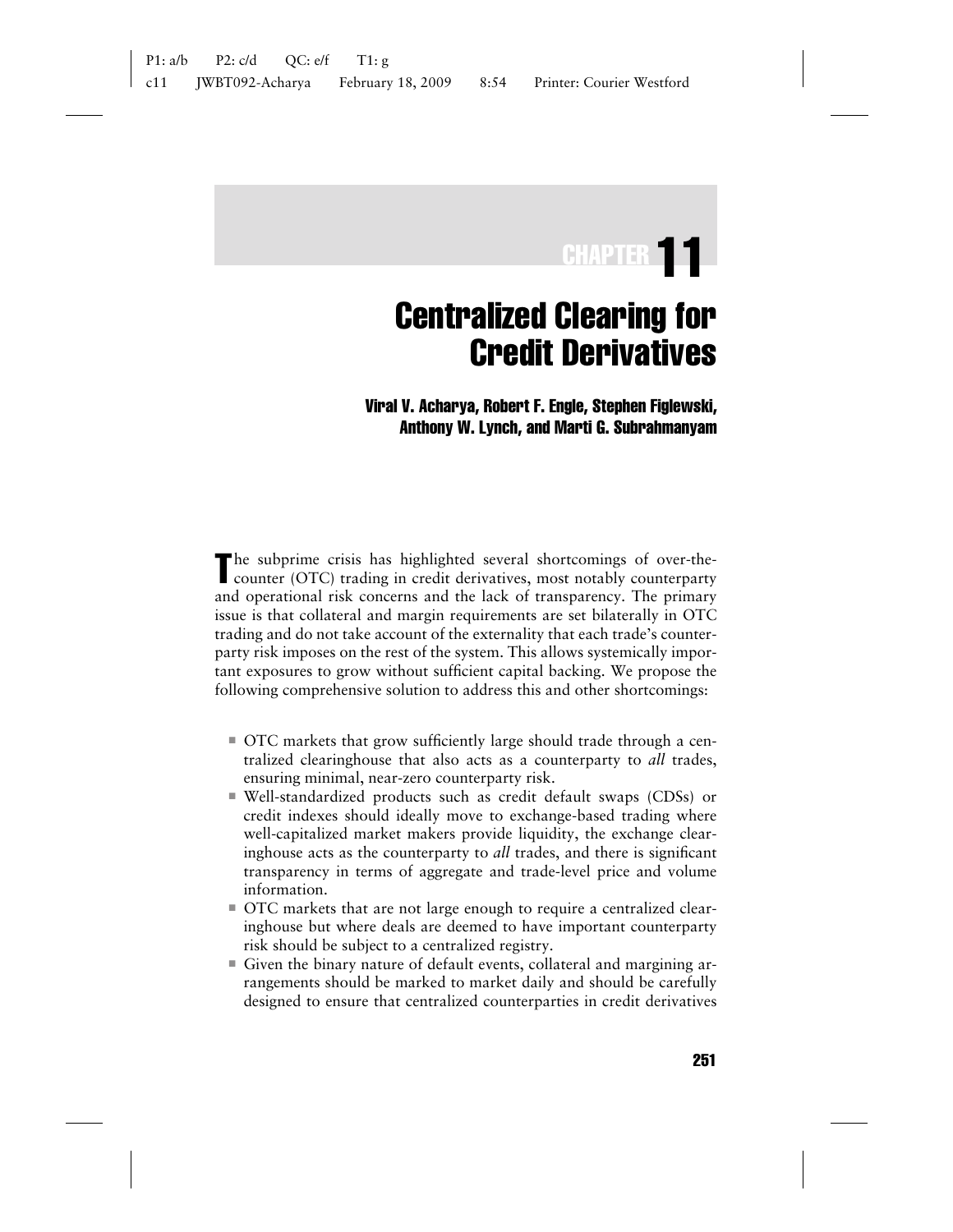face minimal counterparty risk, recognizing that higher counterparty risk than that in other products may be unavoidable. Requiring an appropriate level of transparency regarding bilateral exposures can mitigate the adverse consequences arising from residual counterparty risk.

- Regardless of market structure (centralized registry, centralized counterparty, or exchange), regulators should have expedient access to information on bilateral positions in significant OTC markets.
- $\blacksquare$  Finally, since counterparty risks in OTC and registry structures would remain significant, a higher level of disclosure could be required of market participants—for example, disclosure, with a delay, of all net positions of each institution. This would provide an incentive to move away from these structures to centralized counterparty ones. However, where such disclosure is costly (for participants and regulators), there should at least be an effort to require bilateral collateral arrangements already in place in OTC markets to be sufficiently responsive to credit and market risks.

#### 11.1 OTC CREDIT DERIVATIVES— A SNAPSHOT

Credit derivatives, mainly credit default swaps (CDSs) and collateralized debt obligations (CDOs), have been under great stress since the inception of the subprime financial crisis, and in turn, they have contributed to the severity of the market disruption.<sup>1</sup> It has been argued that this is in large part because these relatively new products are traded over the counter in bilateral transactions between banks and other institutions, unlike other financial derivatives such as equity options and futures contracts, which are mainly traded on exchanges.

Although OTC contracts can be more flexible than standardized exchange-traded derivatives, they also suffer from greater *counterparty and operational risks*, as well as less *transparency*. Each party in an OTC contract bears the risk that the counterparty will fail to fulfill its obligation in the future. Operational risk creates uncertainty about whether OTC trades will be cleared and settled in an orderly manner; for example, a market participant that takes a large hedging position in a credit derivative risks that settlement may be delayed if the trading and settlement infrastructure is poor. Counterparty and operational risks may also interact, whereby there is greater uncertainty about clearing and settlement when an important counterparty experiences distress. Finally, since there is no centralized trading platform in OTC markets, information about prices and trading volume is very limited. OTC trading is much less transparent than on an exchange,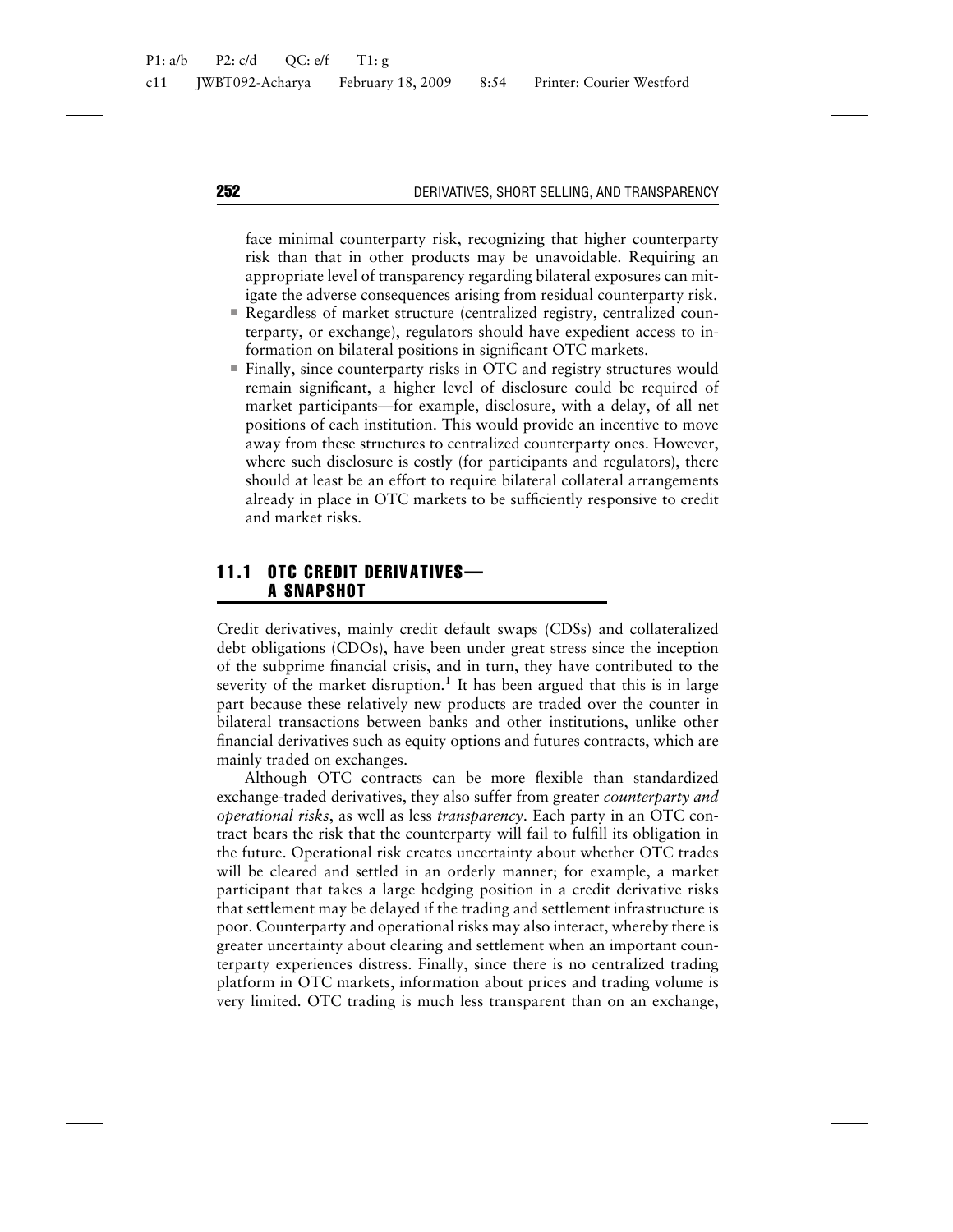which, as we explain later, is detrimental to financial stability in a stressed environment. Even the most basic information desirable to manage risks in such times—the total amount of outstanding credit derivatives—is misleading because of a lack of a centralized database. The Depository Trust and Clearing Corporation (DTCC) recently began publishing some disaggregated information on volumes of one credit derivative, credit default swaps, but it is only a small step toward the level of transparency desirable for market resilience during stress.

Consider first the CDS market. This market has grown by leaps and bounds since its inception in the mid-1990s, with reported total notional amounts outstanding rising from around \$180 billion in 1998 to a peak of over \$60 *trillion* by mid-2008. Many commentators express concern that this is much more than the total value of the underlying corporate bonds and loans that these contracts are designed to insure. But in this OTC market, the outstanding notional principal is estimated from surveys of dealers. To see how this distorts the picture, consider an investor who owns \$100 million in XYZ corporation debt and buys protection by entering into a \$100 million credit default swap with Bank A. Since both counterparties are surveyed, this would be reported as two new \$100 million CDS contracts. Bank A then hedges its exposure by buying a CDS from Bank B. This raises the increase in outstanding CDSs to \$400 million. Bank B buys a CDS from Bank C—another \$200 million in CDSs—and finally, to cut the example short, Bank C hedges by buying protection on XYZ from an end investor, that is, an investor that wants to bear XYZ's credit risk rather than hedge it, in return for receiving the swap spread as a premium. Due to the bilateral nature of OTC trading, this chain, which involves one buyer of \$100 million of protection, one ultimate protection seller, and three marketmaking intermediaries, would be reported as an increase of \$800 million in outstanding CDS notional principal.

The settlement of CDS contracts written on Lehman Brothers, following its bankruptcy in September 2008, provides a striking example of this phenomenon. About \$400 billion of CDSs were presented for settlement, but once all the offsetting trades, like those between Banks A, B, and C in the preceding example, were netted out, the DTCC estimated that only about \$6 billion ultimately changed hands. The key issue is that investors do not know how to translate the \$400 billion of gross notional amount outstanding to the \$6 billion net. The substantial uncertainty about the net figure that would have to change hands in Lehman Brothers' bankruptcy, and whether this would lead to counterparty losses for other banks, contributed to the paralysis in interbank lending markets.

Although both CDSs and CDOs have contributed to the credit crisis, they have done so in quite different ways because the instruments themselves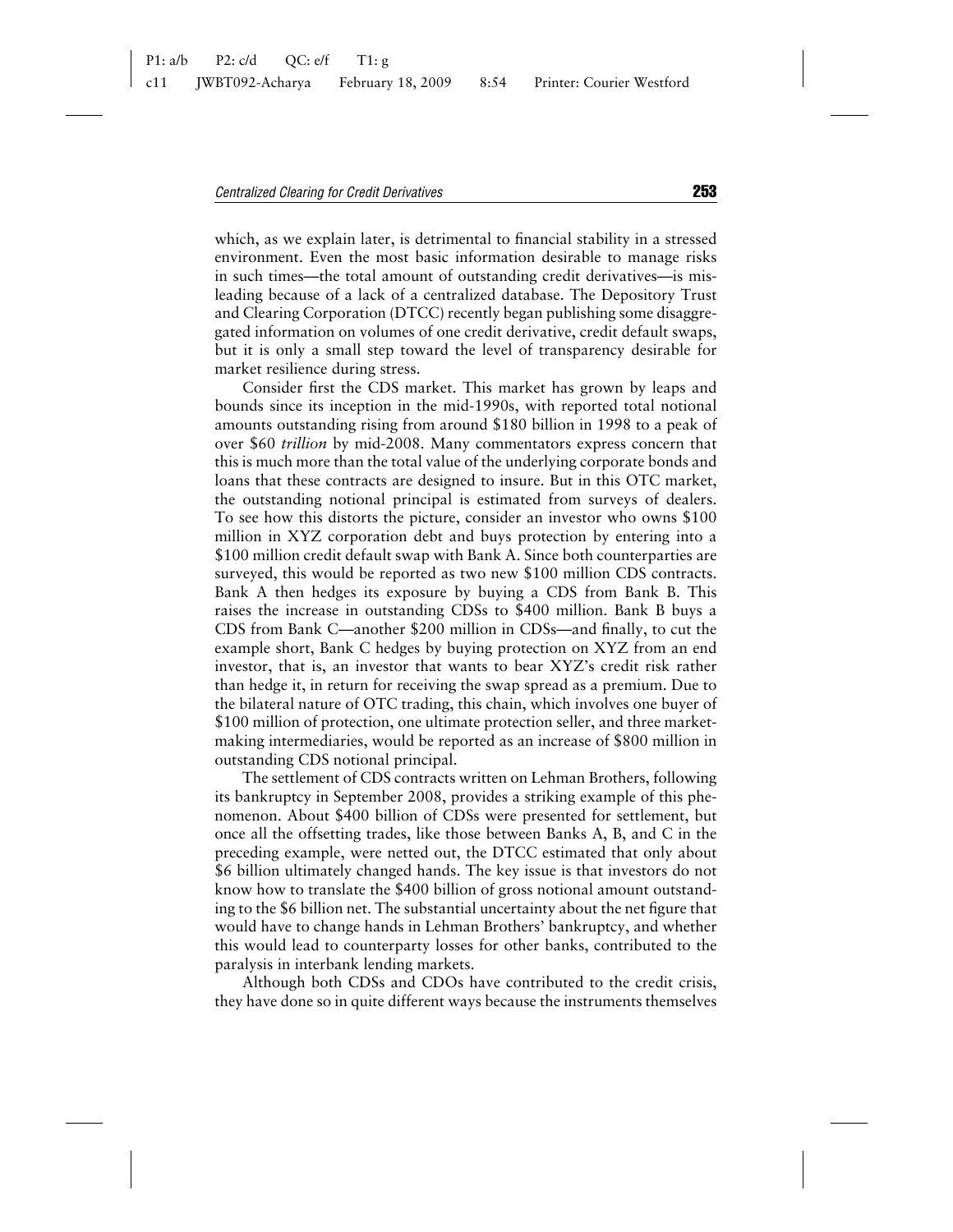have quite different risk characteristics. Most CDOs represent claims on an underlying pool of risky debt instruments, such as corporate bonds or mortgage loans. In the securitization process, exposure to the default risk that is inherent in the securities placed in the pool is split up among the different CDO tranches that are created, with buyers of the riskiest equity and mezzanine tranches bearing most of it.<sup>2</sup> These investors may end up losing most or even all of their principal value. But this risk is comparable to the risk on a bond: the investor cannot lose more than was invested initially. By contrast, a credit default swap is like an insurance contract. The protection buyer pays a regular premium, maybe a few hundred basis points a year, while the protection seller is exposed to the risk that the reference entity (the firm or sovereign borrower the CDS is written on) will default. If that happens, the seller is immediately liable for the default loss on the obligor's debt, which can be as much as the entire principal amount of the CDS. In the Lehman case, the protection sellers had to pay out about 92 cents on the dollar, several times the initial cost of the protection.

We therefore feel that the need to bring credit derivatives out of the purely OTC market in which they are currently traded is most pressing for the CDS market. We concentrate on them in this chapter, discussing briefly at the end the relevance of our proposal for other credit derivatives such as CDOs.

Note also that outside of the current crisis, the CDS market has experienced some problems when the number of contracts to be settled is large relative to the physical supply of the underlying reference securities. This raises the question whether these contracts should be settled by physical delivery of the underlying assets or in cash based on the price of the underlying. We relegate discussion of this issue to Box 11.1, focusing here on issues related to counterparty risk in CDSs and its mitigation.

#### 11.2 WEAKNESSES IN THE CDS TRADING INFRASTRUCTURE: SOME EXAMPLES

A firm's CDS spread—the fee a buyer pays for default protection—is widely believed to be one of the best market indicators of credit risk. The spread tends to widen dramatically during a period of general financial stress, such as we are experiencing now. Is this widening entirely due to an increase in the credit risk of the underlying obligors? Higher default risk for obligors is clearly the most important factor, but an increase in perceived counterparty risk—the risk that the writer of the CDS contract will fail to fulfill its obligations or that the buyer of the contract will default, leaving the seller with the risk of replacing the contract at new prices and terms—is also an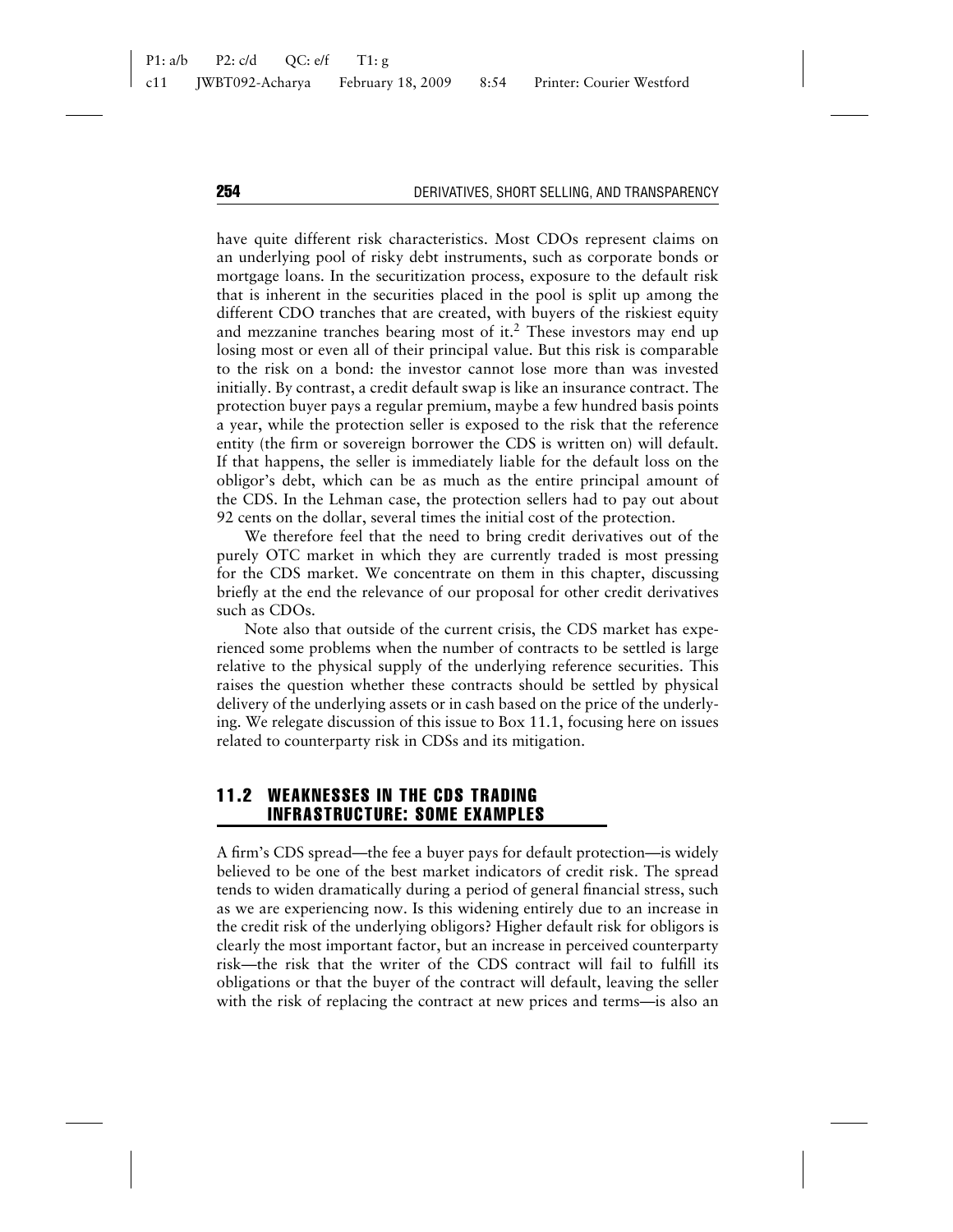#### BOX 11.1 CASH SETTLEMENT OR PHYSICAL SETTLEMENT?

An important aspect of all derivative contracts is how they are settled upon exercise. Two alternative methods, physical delivery and cash settlement, are prevalent in both exchange-traded and over-thecounter derivatives. For example, physical delivery is used for options on individual stocks. Upon exercise, shares of the stock in question are delivered in exchange for cash. By contrast, settlement of most index options and derivatives based on interest rates, such as Eurodollar futures, is done only in cash. The settlement amount is determined by the observed value of the underlying in the market. Both procedures are in use for settlement of credit default swaps (CDSs).

With physical delivery it is possible that the available supply of the deliverable security may be insufficient to meet the requirements of the net short positions on the maturity or exercise date. The problem is aggravated if the aggregate positions requiring delivery are not visible to the market. The market may experience a classic short squeeze in which participants with short positions suddenly have to scramble to buy the security, thus pushing the price up sharply over a brief period of time.

A prominent example of this phenomenon was the settlement of CDSs on Delphi in 2005, when the net outstanding position in CDS contracts to be settled far outstripped the floating supply of bonds that were deliverable into this contract. A more recent example occurred in the equity market when a short squeeze developed in shares of Volkswagen, in the presence of a large position in call options held long by Porsche and sold by many prominent hedge funds.

Another problem with physical delivery is that there is often a potentially large set of related things that can be delivered, such as multiple securities issued by the reference entity for a CDS, or different grades of a commodity that can all be delivered against a futures contract, and these trade at different prices in the market. This leads to the well-known cheapest-to-deliver issue, which introduces ambiguity into exactly what the long will receive upon delivery and how a hedge of the not-cheapest-to-deliver instrument will perform.

Cash settlement has its own problems, the most important of which is that the settlement price must be determined in the market. Anything that makes the market price differ from the full equilibrium value of

*(Continued)*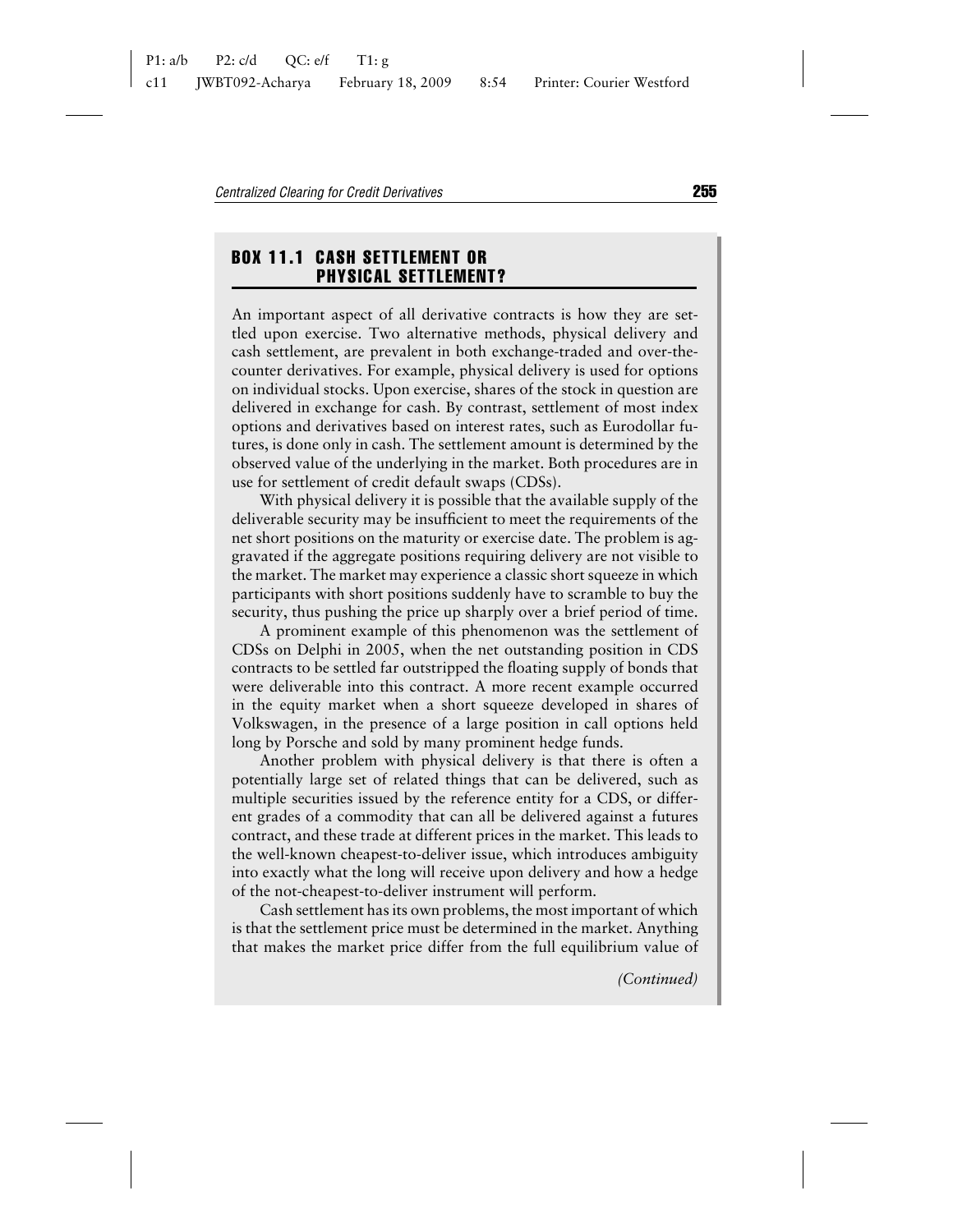## BOX 11.1 (Continued)

the underlying, such as a badly designed auction process or, again, an imbalance between the size of short positions and the outstanding amount of the underlying covered by the contract. If the auction becomes lopsided, a variant of the short squeeze can occur even with cash settlement.

What is the solution? If the floating stock of deliverable securities is small in relation to the outstanding position, the problem cannot be avoided by either cash or physical delivery. It may be mitigated by allowing the short position a broader range of settlement options, to include a choice of either physical delivery or settlement in cash. This may also work well in the case of nonstorable agricultural commodities.

In any case, increased transparency about the aggregate net position to be settled would warn market participants when there is an imbalance between the outstanding derivatives positions and the amount of the underlying available to be delivered. This is particularly relevant to the CDS market, where the market currently does not have a good idea of the net outstanding position in individual contracts.

important culprit. In fact, when the underlying obligor is a financial institution, credit correlation can have a substantial effect on the counterparty risk, as the intermediaries in the CDS market are also other financial institutions. In particular, large global financial firms fluctuate in value together due to their interconnectedness in the global markets, so that an increase in the credit risk of one is generally adverse news about the credit risk of others. This effect, along with the fact that such institutions are tied to each other through chains of OTC derivatives contracts as described earlier, means that the failure of one institution can substantially raise CDS spreads on other institutions, making it difficult for investors to separate the credit risk of the obligor from CDS counterparty risk.

Such systemic concerns arising from counterparty risk in CDS contracts have grown dramatically over the past year. For example, Bear Stearns was a leading clearer of the CDS contracts between financial institutions, like Bank B in our example. Its imminent failure in the first half of March 2008 sparked fear among them over the settlement and clearing of many trades—that its failure would have resulted in market disruption and mark-to-market losses for other institutions. The lack of transparency in the exposures of different institutions to each other aggravated such fears immensely, causing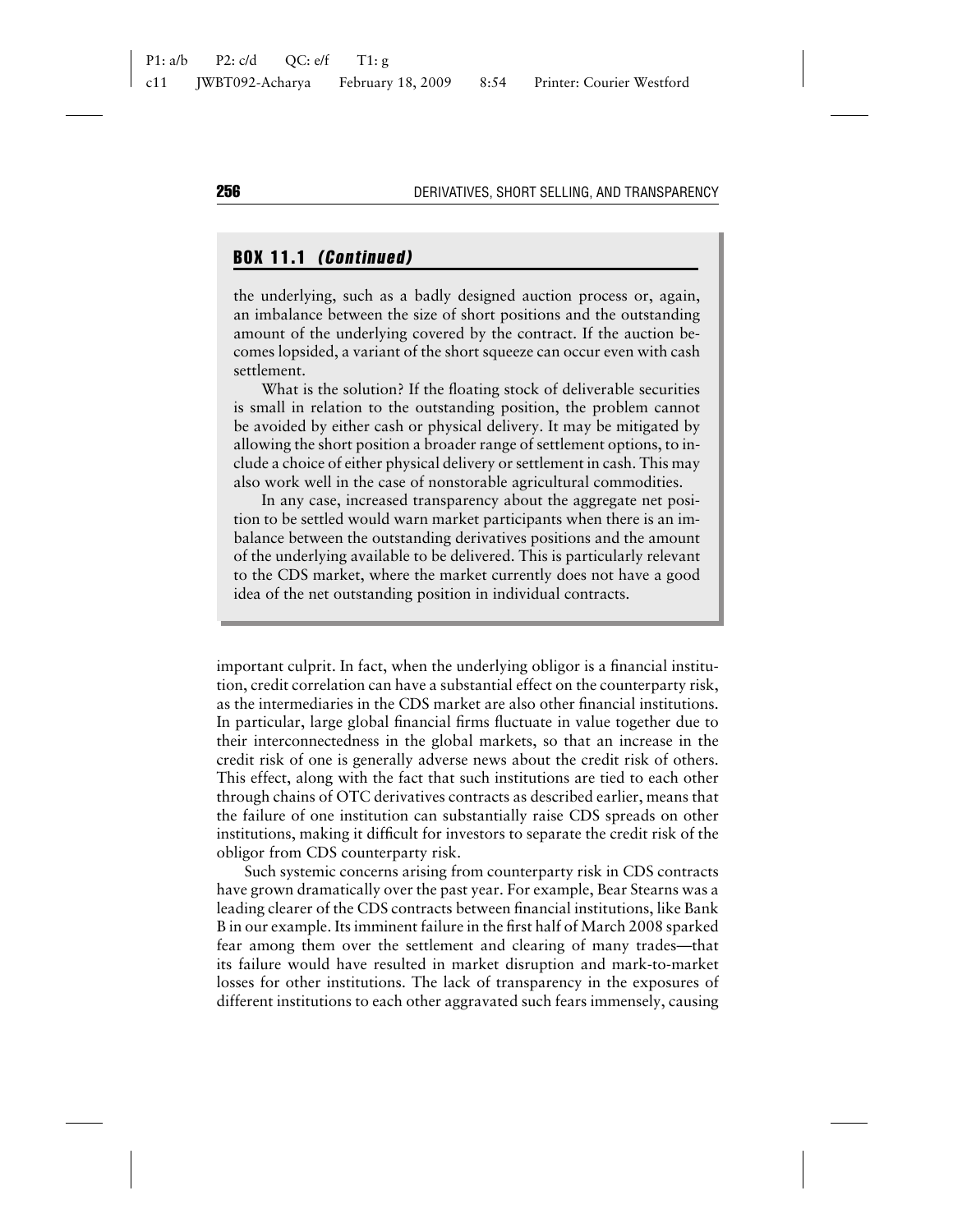

FIGURE 11.1 **The Relative Behavior of CDS Spread and Equity-Implied CDS Spread for Goldman Sachs during the Subprime Crisis** *Source:* Leland (2008).

CDS spreads on financials to rise well beyond what would be based *only* on their credit risk. Deciding that Bear Stearns was too interconnected to be allowed to fail, the Federal Reserve and the Treasury orchestrated a bailout. The consequences of allowing a large OTC derivatives intermediary to fail rather than bailing it out became painfully visible when Lehman Brothers filed for bankruptcy shortly thereafter, once again causing CDS spreads to rise sharply and precipitating a freeze in interbank markets as well. Many observers now feel, with the benefit of hindsight, that Lehman was a systemically important counterparty and it was a serious mistake to let it fail.

Empirical evidence that widening of CDS spreads around these bank failures is partly attributable to concerns about counterparty risk can be seen in Figure 11.1, which compares the behavior of the market-quoted CDS spread on Goldman Sachs to its equity-implied CDS spread.<sup>3</sup> The two series grow increasingly out of sync as the Bear Stearns default approaches; the dislocation diminishes after the resolution of Bear, retaining nevertheless a higher level than during the pre-March period; dislocation skyrockets again around the Lehman Brothers and AIG episode of mid-September, again falling to an extent in October 2008 following the announcement of the rescue package for banks. While there may be other liquidity factors delinking the CDS and equity markets, counterparty risk and clearing concerns stand out as primary candidates.

The specific problems experienced by AIG during September 2008 highlight yet another shortcoming of OTC credit default swaps. AIG was in the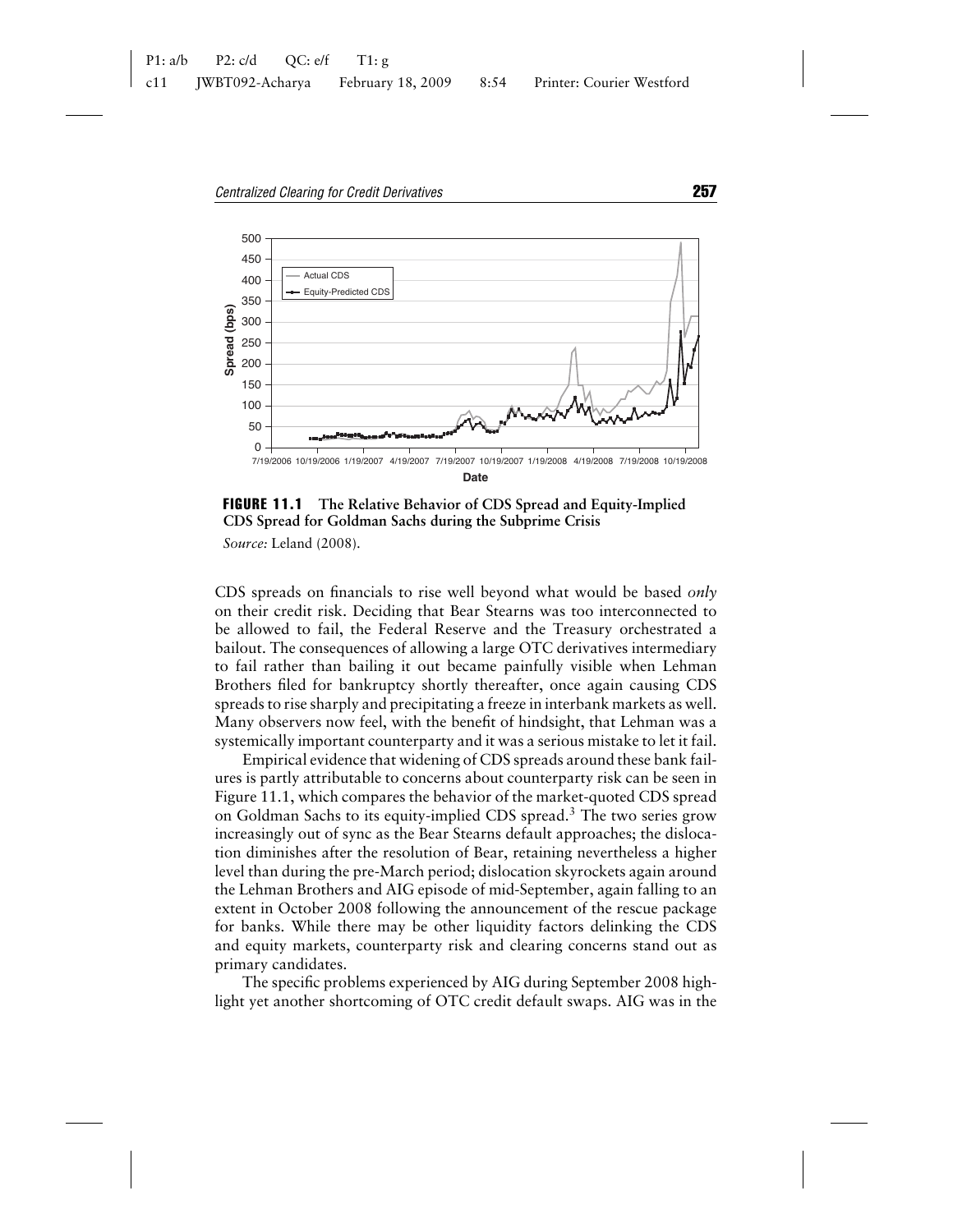position of the ultimate protection seller in our example, taking on the default risk of XYZ and not hedging. AIG regarded default protection as just another kind of insurance, like insuring automobiles. Because of its AAA credit rating, AIG's counterparties did not require it to post collateral when it sold protection, but they did impose the condition that collateral would be required if AIG's credit rating fell. On September 17, 2008, AIG was downgraded to A– by Standard & Poor's and to A2 by Moody's, which touched off an immediate collateral call for over \$13 billion. AIG could not raise that amount quickly and had to be saved from insolvency by a hasty bailout by the Federal Reserve and the Treasury.

#### 11.3 THE BENEFITS OF CENTRALIZED CLEARING

The preceding examples show that OTC markets have some undesirable features, especially during a financial crisis. Yet the huge OTC market for interest rate swaps has thrived for the past 25 years. Why can't participants in the CDS market privately achieve outcomes that efficiently address these undesirable features? Put another way, why might a regulatory solution in the form of a centralized clearinghouse or exchange be desirable for credit default swaps?

First, all OTC contracts, including CDSs, feature collateral or margin requirements, wherein counterparties post a deposit whose aim is to minimize counterparty risk. The deposit is marked to market daily, based on fluctuations in the value of the underlying contract and the creditworthiness of the counterparties (as we discussed in the case of AIG). The difficulty, however, is that such collateral arrangements are negotiated on a bilateral basis. Parties in each contract do not take full account of the fact that counterparty risk they are prepared to undertake in a contract also affects other players; indeed, they often *cannot* take account of this counterparty risk externality in an OTC setting, due to inadequate transparency about the counterparty's other positions and its interconnectedness with the rest of the market. While bilateral collateral arrangements do respond to worsening credit risk of a counterparty, such response is often tied to agency ratings, which are sluggish in capturing credit risk information and potentially inaccurate.<sup>4</sup>

Futures and options exchanges frequently set maximum position limits for participants. A position limit is not unlike an infinite margin requirement. In a clearinghouse or exchange setting, even without position limits, it would be natural to impose higher collateral requirements on counterparties with unusually large exposures. Otherwise there will be concerns that severe price pressure may be exerted on markets if these large exposures are unwound under duress, as could well have happened with Lehman or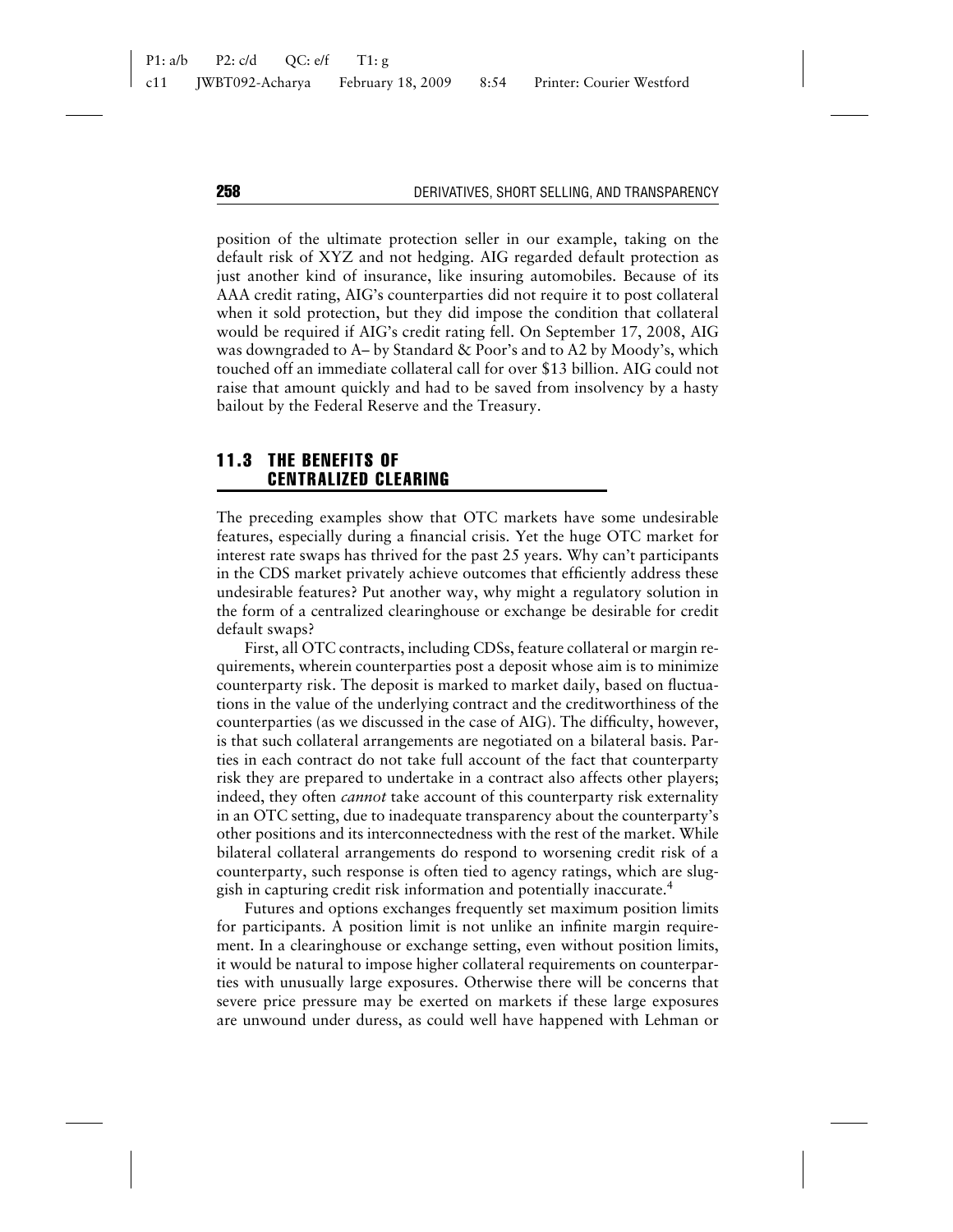AIG. Since OTC markets prevent aggregating information about institutionspecific positions, they also preclude a ready identification of large exposures. AIG was an extreme case, but it also showed clearly that each of its individual counterparties did not fully internalize the benefit of its margining on other counterparties, resulting in low overall margins, which allowed AIG to underwrite a systemically large amount of CDS protection. Had the counterparties been aware of AIG's total exposure, they might well have insisted on larger margins, which would have restricted AIG's ability to accumulate such large positions.

Finally, the same forces outlined earlier create resistance from large players to move trading from OTC markets to centralized clearing or exchanges. Large players benefit from the lack of transparency in OTC markets since they see more orders and contracts than other players do. They can also unwind or take on large positions in an OTC setting with less market impact (that is, without moving the market much) as they can trade with multiple counterparties, and thereby ensure that their overall trade remains disguised. Not only would large players lose these benefits in a clearinghouse or exchange setting, but they would also be required to post higher collateral. However, we will argue that during a systemic crisis, no player enjoys a significant relative advantage of trading on its own credit. Hence, in a situation such as the one we are in right now, the public goods aspect of reducing systemic risk in the context of a clearinghouse or an exchange likely far outweighs any specific benefits that even the best-rated and largest players may enjoy from bilateral contracting in an OTC market.

## 11.4 POSSIBLE SOLUTIONS AND THEIR RELATIVE MERITS

In what specific form should OTC trading move to centralized clearing? Let us first distinguish three forms a clearing facility might take (see Table 11.1).

**Solution I: Registry.** The most basic form would just be a central registry of deals that are set up privately in bilateral negotiations between counterparties. This kind of clearing facility could perform such functions as holding collateral for the counterparties, marking deals and collateral to market daily, and facilitating the associated transfers of funds, with appropriate netting of amounts, among all of the institutions it deals with. Centralizing information about outstanding CDS deals would allow a major improvement in market transparency, and netting of margin flows among the counterparties would increase efficiency. But counterparty credit risk would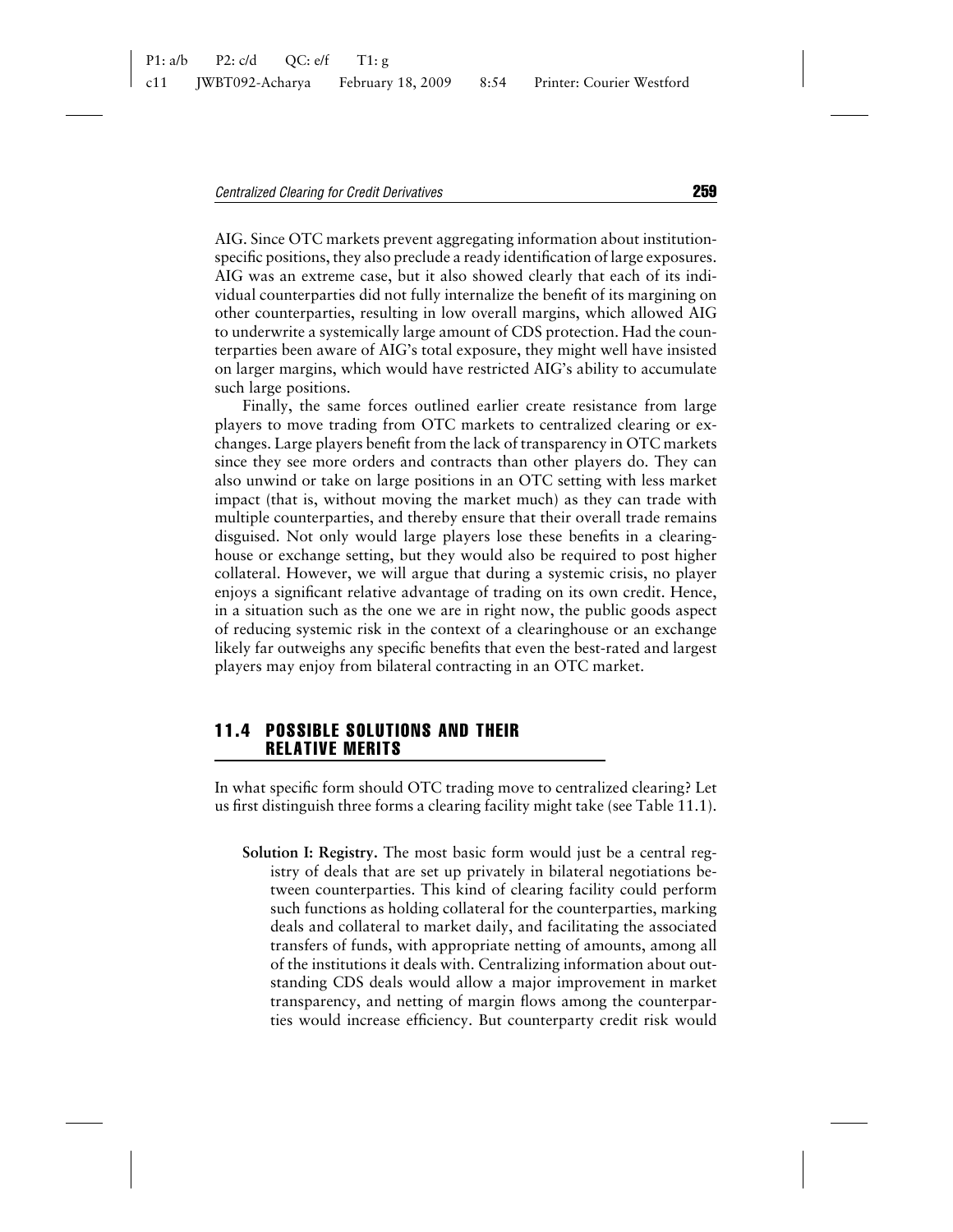TABLE 11.1 Three Possible Solutions to Centralized Clearing and Their Relative Merits

|                                                                 | Market Organization                                      |                                                                                                                                              |                                                                                                                                                        |                                                                                                                                                    |
|-----------------------------------------------------------------|----------------------------------------------------------|----------------------------------------------------------------------------------------------------------------------------------------------|--------------------------------------------------------------------------------------------------------------------------------------------------------|----------------------------------------------------------------------------------------------------------------------------------------------------|
| Market<br>Characteristic                                        | <b>OTC</b>                                               | Registry<br>(Solution I)                                                                                                                     | Clearinghouse<br>(Solution II)                                                                                                                         | Exchange<br>(Solution III)                                                                                                                         |
| Trading style                                                   | Bilateral<br>negotiation                                 | Bilateral<br>negotiation                                                                                                                     | Bilateral<br>negotiation                                                                                                                               | Continuous<br>auction                                                                                                                              |
| Market<br>participants                                          | Large, well-<br>capitalized<br>firms                     | Large, well-<br>capitalized firms                                                                                                            | Well-capitalized<br>counterparties<br>only                                                                                                             | Retail trade<br>possible; largest<br>trades arranged<br>in upstairs<br>market                                                                      |
| Flexibility/<br>standardization<br>of contracts                 | Maximum<br>flexibility                                   | Maximum<br>flexibility                                                                                                                       | Flexible terms;<br>standardized<br>credit<br>enhancement                                                                                               | Largely<br>standardized<br>contracts                                                                                                               |
| Counterparty<br>credit risk                                     | Substantial                                              | Substantial                                                                                                                                  | Little to none                                                                                                                                         | Little to none                                                                                                                                     |
| Collateral/margin<br>requirements                               | Bilateral<br>negotiation<br>and<br>management            | Consistent mark-<br>to-market<br>valuation of<br>positions and<br>collateral;<br>required<br>amounts set<br>bilaterally by<br>counterparties | Consistent<br>mark-to-<br>market<br>valuation of<br>positions and<br>collateral;<br>required<br>amounts<br>standardized<br>and set by<br>clearinghouse | Consistent<br>mark-to-market<br>valuation of<br>positions and<br>collateral;<br>required<br>amounts<br>standardized<br>and set by<br>clearinghouse |
| Currently enforced<br>levels of price<br>information            | Largely opaque;<br>daily quotes<br>available             | Currently largely<br>opaque; daily<br>quotes available                                                                                       | More transparent;<br>daily settlement<br>prices publicly<br>available                                                                                  | Transparent to all                                                                                                                                 |
| Current levels of<br>volume and<br>open interest<br>information | Opaque                                                   | Largely opaque                                                                                                                               | More transparent                                                                                                                                       | Transparent to all                                                                                                                                 |
| Current level of<br>information on<br>large trader<br>positions | Opaque                                                   | Available only to<br>regulators                                                                                                              | Available only to<br>regulators                                                                                                                        | Available only to<br>regulators                                                                                                                    |
| Netting of cash<br>flows                                        | Bilateral only                                           | Yes                                                                                                                                          | Yes                                                                                                                                                    | Yes                                                                                                                                                |
| Netting of<br>offsetting<br>positions                           | Bilateral only                                           | Bilateral only                                                                                                                               | Yes                                                                                                                                                    | Yes                                                                                                                                                |
| Secondary market                                                | Only by mutual<br>agreement<br>between<br>counterparties | Only by mutual<br>agreement<br>between<br>counterparties                                                                                     | Yes                                                                                                                                                    | Yes                                                                                                                                                |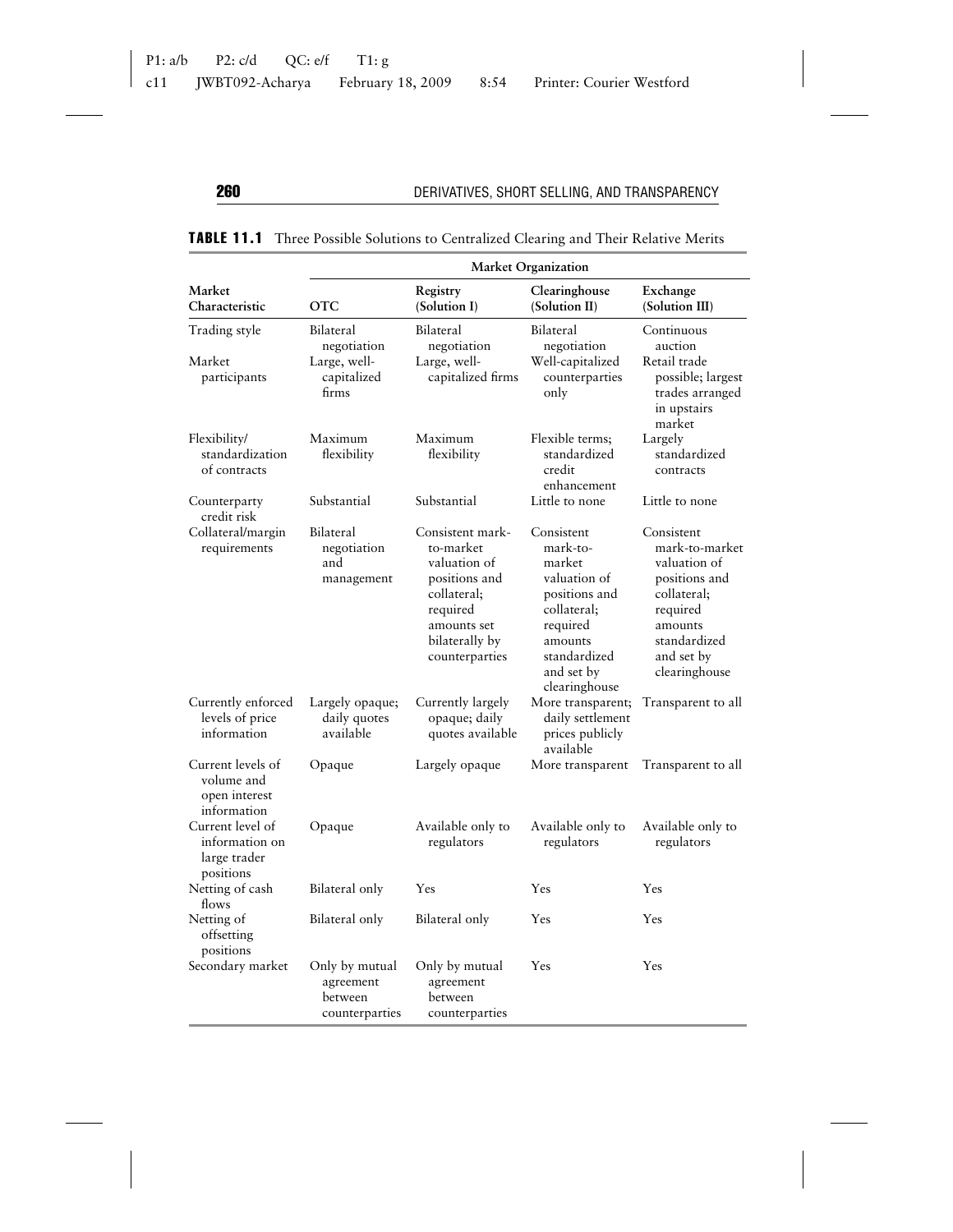remain a problem to be dealt with privately by the participants. At this time, the DTCC performs some of these functions for a large fraction of the OTC-traded CDSs.

An important limitation of this level of centralization is that the risk of counterparty failure prevents two offsetting contracts from being netted out; thus, the gross principal amounts outstanding would be much larger for a registry than for the next two approaches. Another limitation is that even though in principle regulators can access information on positions from the DTCC, strictly speaking there is no requirement on the part of the DTCC to provide that data; such a requirement should be put in place. But, even if regulators could obtain the information, they would still have to mark these positions to market and translate the network of gross positions into net ones, a step that requires additional regulatory infrastructure that would have to be standardized to cover new products as and when they arise. In essence, under a pure registry solution, information on exposures that would be desirable for efficient response in a stressed environment is unlikely to be available to regulators with expediency.

- **Solution II: Clearinghouse.** The next level of centralization would be for the clearing facility to become the counterparty and guarantor to each of the original counterparties in a deal. Each trade would be set up bilaterally, but then the CDS would be broken into two separate contracts with the clearinghouse in the middle, as is done by the clearinghouse of a futures exchange or by the Options Clearing Corporation for exchange-traded options.<sup>5</sup> This kind of clearinghouse would greatly reduce counterparty risk in the market, as long as it was adequately protected against default. An important element of that protection is that the clearinghouse would set uniform margin requirements on all deals. In contrast to a pure registry arrangement (Solution I), a centralized counterparty-cumclearinghouse would enable netting of identical offsetting contracts, an attractive feature given the problems witnessed in CDS markets during the current crisis. However, by designating a single entity as the centralized counterparty, this arrangement puts the onus of maintaining near-zero counterparty risk *entirely* on that one entity.
- **Solution III: Exchange.** The most centralized form of market organization would be for CDS trading to move to a formal exchange. An exchange eliminates the bilateral nature of OTC trading and opens it up to a much broader range of market participants, at highly visible prices. As with a centralized clearinghouse, two offsetting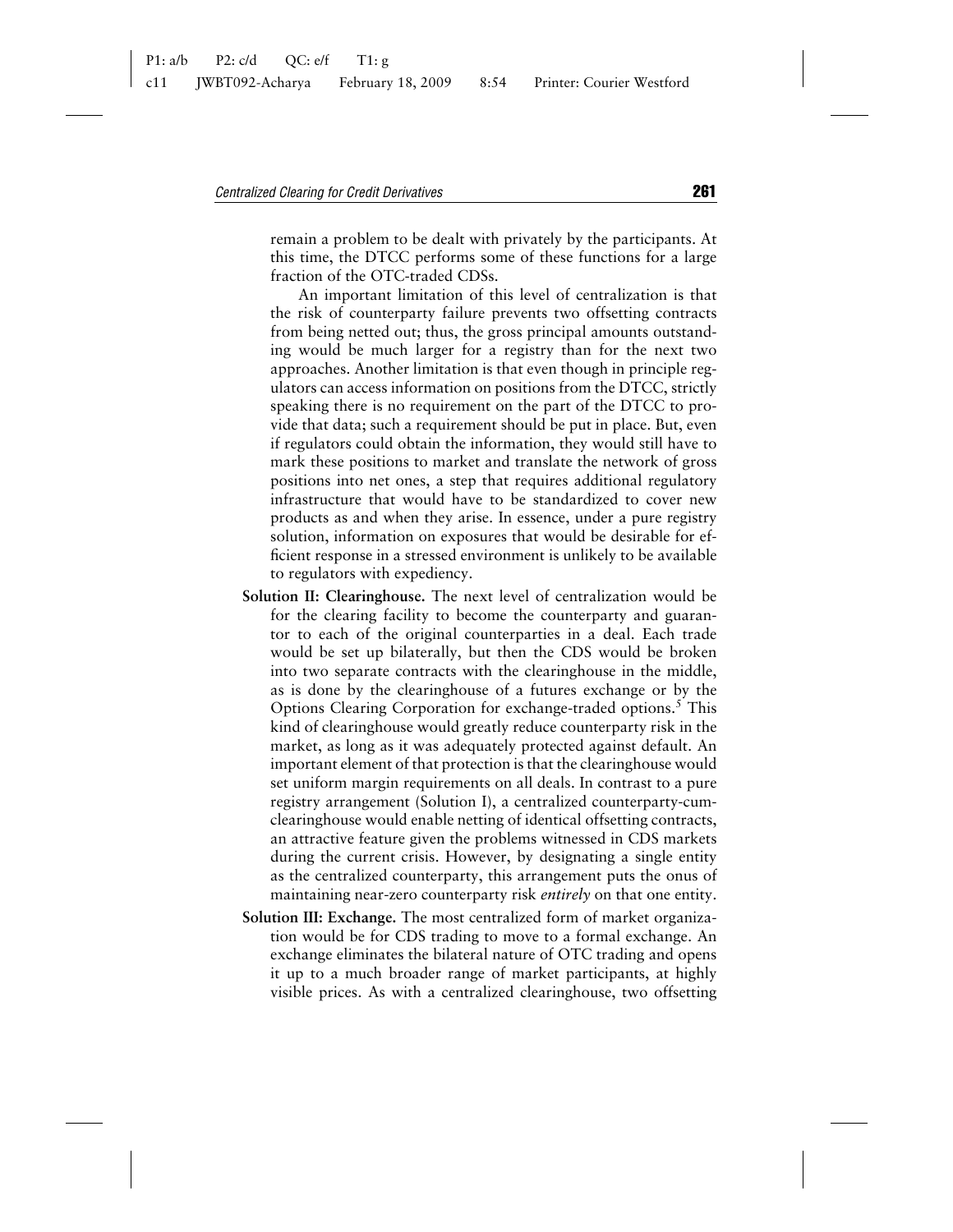contracts are netted out: in other words, a counterparty can completely exit a position by putting through an offsetting trade on the exchange. In effect, the clearing corporation of the exchange still absorbs the counterparty risk. However, instead of there being just one centralized counterparty, trading on an exchange would be supported by licensed market makers who would be required to meet standard collateral requirements, and who would serve as the first line of defense if a customer defaults. If a market maker defaults, the exchange clearinghouse would use its resources to honor all affected contracts, and if necessary, could draw upon the capital of its member firms. One important benefit of this structure would be that the CDS market-making function—which currently sits under the universal banking structure that is subsidized by government guarantees—would be spun off and separately capitalized, reducing significantly the likelihood of systemic spillovers from the failure of a CDS intermediary to the banking sector.

Exchanges also set margin requirements for individual buyers and sellers. Whenever the amount on deposit becomes too low, the exchange sends a margin call, and failure to restore the margin to the required level leads to immediate liquidation of the position. This system mitigates counterparty risk between a trader and the brokerage firm and between the broker and the clearinghouse, thus effectively eliminating it entirely for contracts traded on the exchange. Futures exchanges proudly point to the fact that no trader of an exchange-traded futures contract has ever lost money due to a default by the clearinghouse.

Finally, exchanges also aggregate trade-level information and provide transparent dissemination of information about prices, volumes, and open interest to market participants and the general public. This information makes it possible for regulators, both at exchanges and at government agencies, to monitor the outstanding positions of a particular institution, and also of a particular contract. Going beyond issues of counterparty risk, exchangebased trading would also facilitate introduction and enforcement of other rules, such as prohibitions on insider trading and market manipulation.

One significant inconvenience of exchange trading of derivatives is that the contracts need to be quite standardized to permit a large number of traders to be trading the same instrument. Standardization would be a challenge for many OTC products, like CDO tranches. However, OTC credit default swaps are already highly standardized with regard to maturities and other terms that are mostly specified by selecting standard options in an International Swaps and Derivatives Association (ISDA) agreement. A bigger issue is resistance from large players to move trading from OTC markets to centralized exchanges, because they benefit from lack of transparency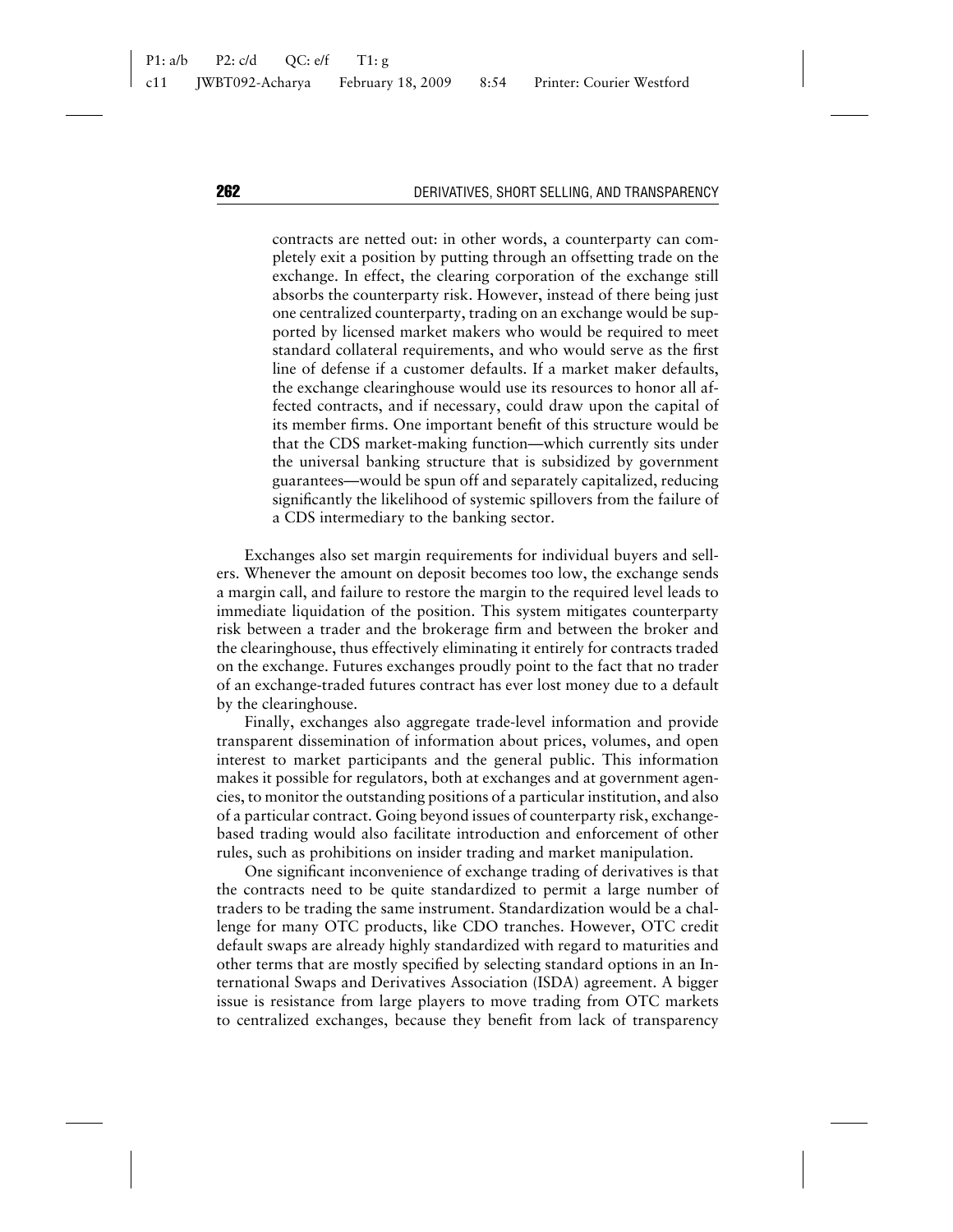of OTC markets and would likely be required to post higher collateral to clearinghouses and exchanges.

Of course, such higher collateral requirements would reduce the willingness of some players to take large positions, and standardized contracts would limit customization and innovation. However, in the current context, reining in risk taking by financial institutions and limiting the possibility of trading toxic securities in opaque markets may be seen as desirable objectives. With exchange-based trading, the most creditworthy institutions would not enjoy much comparative advantage, given uniform collateral requirements and anonymous trading. Also, greater transparency would reduce the profits of institutions with large market-making shares. For example, it would be harder to disguise their activities in putting on or unwinding large trades. However, exchanges, such as the New York Stock Exchange, have successfully dealt with such concerns by creating an upstairs market for negotiation and execution of large trades.

In considering the three levels of centralized clearing, we feel that the lowest level—a basic registry of deals—is not enough. While transparency is substantially improved and some efficiency is gained in dealing with cash flows, the critical problem of counterparty risk is not dealt with. However, while we see significant value in moving to a fully public exchange, the need to standardize products sufficiently to allow a liquid market would be a problem for credit derivatives other than the CDS, and of course the overhead cost of setting up and running an exchange could be substantial. The major gains from establishing a centralized clearing facility are obtained once there is a clearinghouse that assumes the role of counterparty and guarantees every trade.

The key issue in ensuring minimal, near-zero counterparty risk is how to set margin requirements such that the creditworthiness of the clearinghouse is never called into question. A trader must have confidence that there is no counterparty risk in a contract with the clearinghouse on the other side. This is where credit default swaps present a different type of risk exposure than other derivatives that are traded on or off exchanges. Established exchanges set the initial and maintenance margin requirements for derivatives contracts based on the estimated size of daily price changes. The amount on deposit should be more than adequate to cover the loss that would occur on a day when the price moves by an unusually large amount. When there is a deficiency, the margin call must be satisfied by the next day. By marking the position to market daily and requiring that at least the maintenance margin amount be on deposit each day, the clearinghouse is almost completely protected against default by a market participant.

Similar to a futures contract, the daily fluctuations in a CDS market spread are quite visible, and the clearinghouse would have no trouble establishing settlement prices for mark-to-market calculations. But, unlike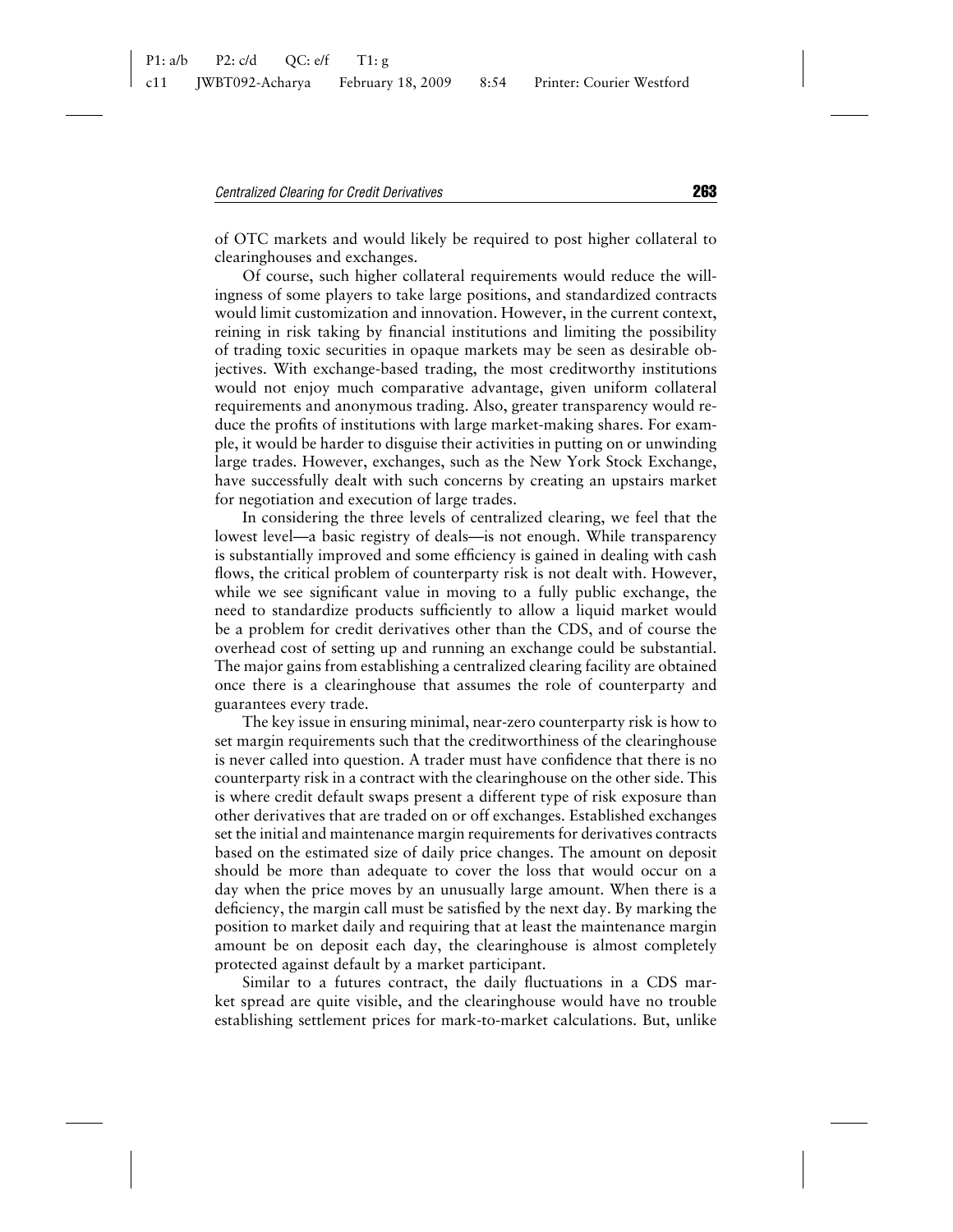futures contracts, when there is a credit event, the liability of the protection seller in a CDS immediately jumps to a much higher level, possibly up to the entire amount of the protected principal in case recoveries in default are low (as was the case with the Lehman CDSs). No margin requirement less than 100 percent of the notional principal can provide *full* protection against the counterparty risk borne by the clearinghouse. This presents an important problem. If 100 percent margin were required to sell protection on an obligor whose probability of defaulting may be only a few percent or less, the market would disappear. But if the clearinghouse is exposed to a significant default risk whenever a CDS protection seller has to pay off, its guarantee loses effectiveness.<sup>6</sup> One possibility might be to require that participants (or market makers in case of an exchange) post significant *initial* margins to the clearinghouse. While this would limit entry, it would ensure that CDS market-making activity is always well-capitalized.

A better alternative is to set 100 percent margin for a protection seller's largest position across different reference entities (perhaps even setting limits on maximum exposures, as many futures exchanges do), with substantially lower amounts for additional positions. This would cover the clearinghouse fully in case of a single default, and provide time to issue a margin call for additional collateral on the remaining positions. The assumption that no more than one credit event would occur on the same day is less problematic if intraday margin calls could be made, which would be more important in CDS margining compared to non-credit-related products. Nevertheless, the clearinghouse would have to accept the risk of collateral shortfalls when credit events occur in rapid succession, and manage its liquidity accordingly. The clearinghouse can, for example, prearrange a line of credit to be drawn down in the event of such a contingency.

However it is handled, the issue of how to protect the clearinghouse from counterparty default when a credit event occurs must be dealt with carefully. Some experimentation in setting margin requirements to address this issue will be natural and should help convergence to feasible solutions. In cases where counterparty risk cannot be fully eliminated, then *transparency* levels could play a substitute role, as we explain next.

### 11.5 DESIRABLE LEVELS OF TRANSPARENCY

As discussed earlier, systemic risk arises naturally from the exposure to counterparty risk that is inherent in OTC markets. We argued so far that a centralized clearing and counterparty system would essentially eliminate counterparty risk. In markets where this solution is not adopted,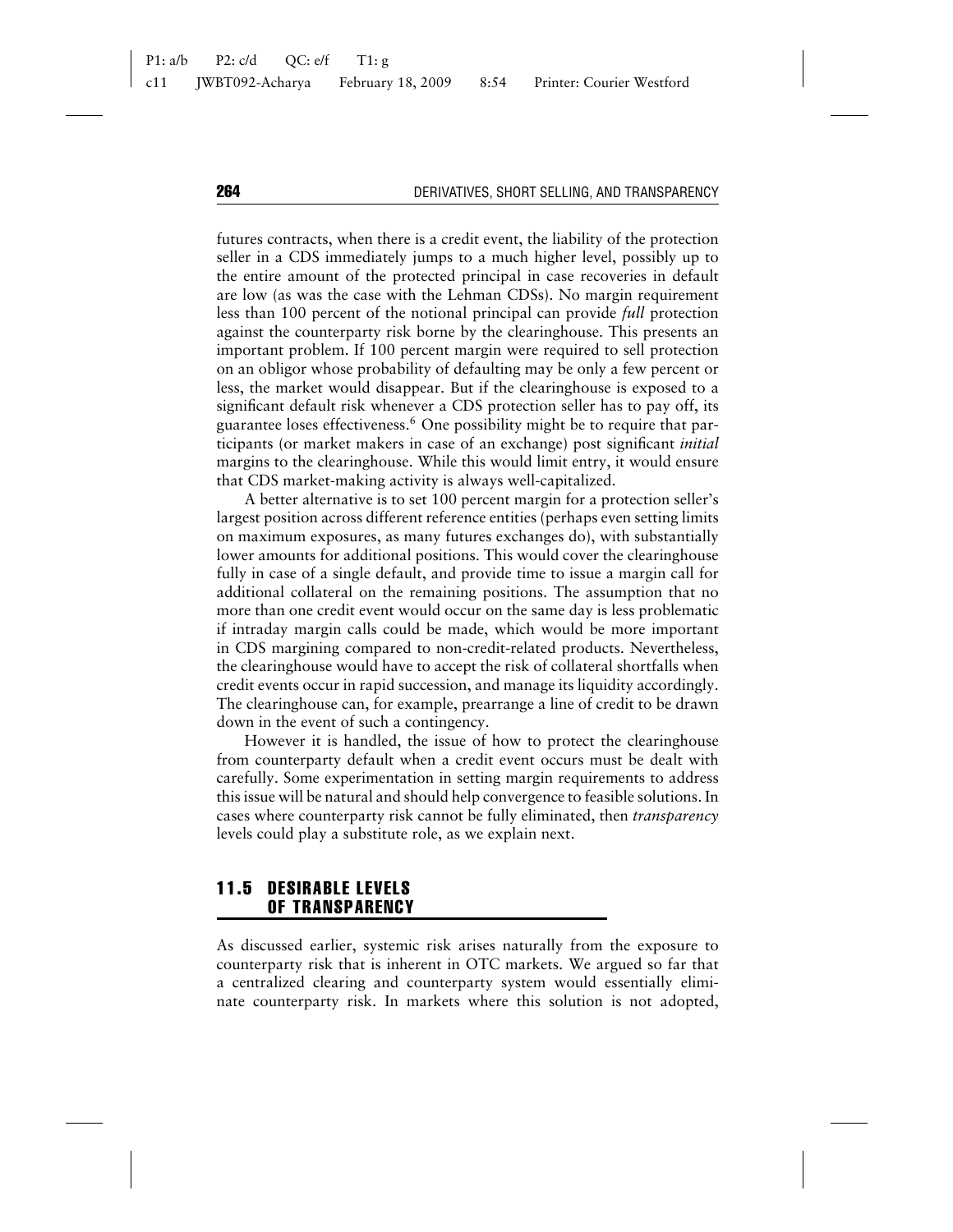counterparty risk should be priced in terms of exchange or bilateral margin and collateral arrangements, and for this case it must be visible and easy to evaluate. This creates an important role for transparency in OTC markets.

In order to determine the appropriate risk premium for an OTC contract with a counterparty, an investor needs to be able to calculate not only the counterparty's probability of default but also its exposure to various other risks. For example, if the investor is buying protection on a particular reference entity, the protection is less valuable if the counterparty also has a big exposure to default of the same entity. In just the state of nature when the protection is most important, the counterparty is more likely to default. A good example of this so-called wrong-way counterparty exposure occurred when the monoline insurers sold a large amount of protection on highly correlated risks. A similar problem arises if the first counterparty is exposed to a second counterparty that in turn is exposed to the reference entity. While it is not possible to know the full risk exposure of any counterparty, it would clearly be useful to know the exposure of every counterparty to major risks. Prices for bilateral OTC contracts should take into account the relevant counterparty exposure, which would provide an incentive for the counterparties to reduce risk.

Of course, in regulations to promote derivatives markets transparency it is essential not to eliminate the incentive to invest in research and information gathering. If transparency requires trading strategies to be made public, so that their price impacts become large, then the survival of the market will be jeopardized. The following proposal on required transparency for credit derivatives is designed to balance these considerations by adjusting the detail and timeliness of public disclosure.

In all three solutions described in Table 11.1, both price and contract information and counterparty positions should be visible to the relevant regulatory authorities. In the registry solution, aggregate exposure of each counterparty to a particular contract should be made public on a delayed basis such as monthly or biweekly. That is, the public should be able to find out the net notional value of CDSs written by one company on a particular reference entity. This means that a bank or hedge fund would periodically report its net exposures to a list of reference names. At this time the DTCC reports on roughly 1,000 underlying names; hence, under our proposal, this report would give the net notional position of each bank to each of these 1,000 names one month ago, for example.

In the clearinghouse and exchange solutions, the counterparty reports would not need to be made public, because counterparty risk is not priced for these contracts. The information would still need to be visible to regulators and to the clearinghouse for use in margin requirements, but the centralized trading arrangement facilitates such information gathering. Importantly,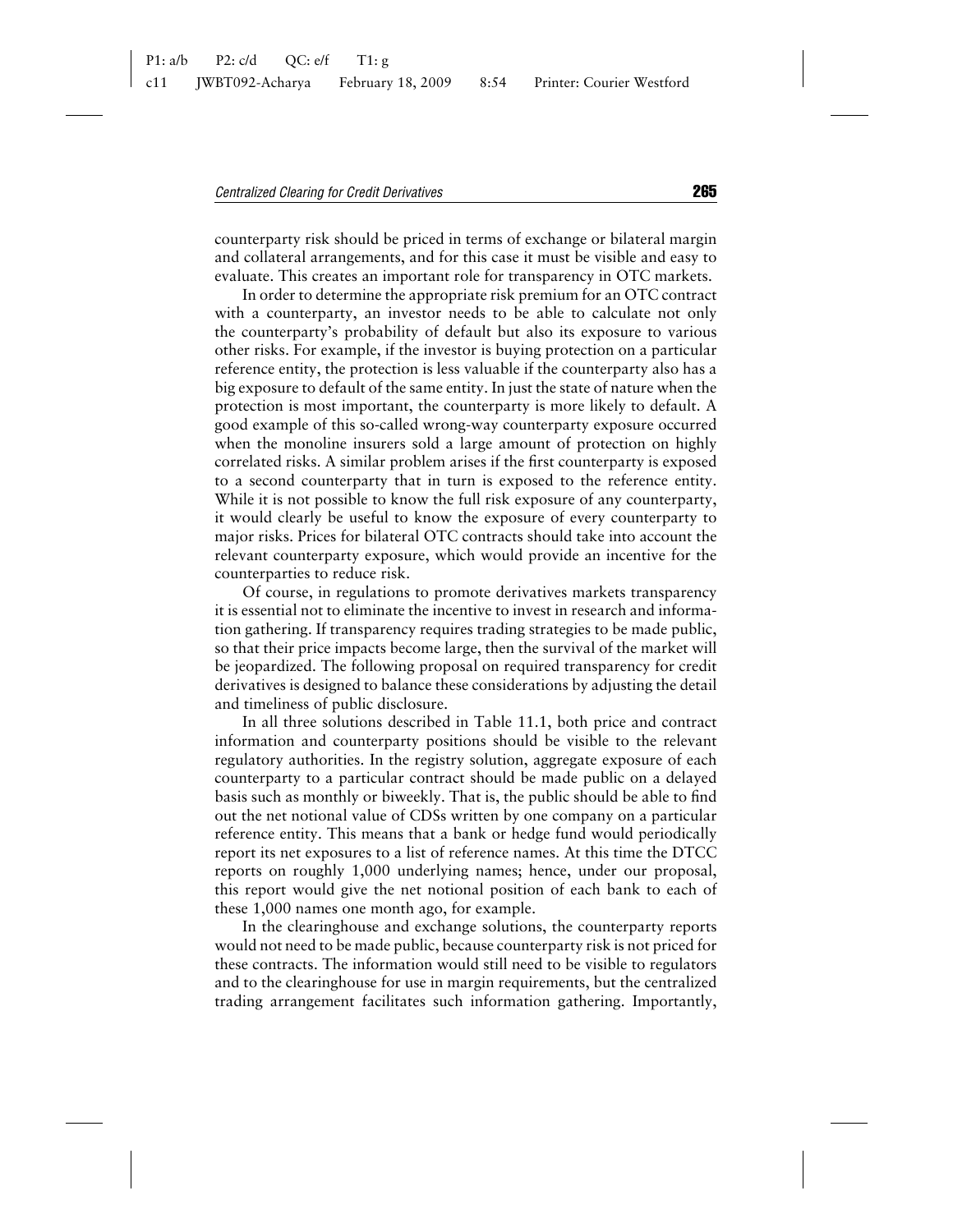lack of public disclosure with centralized trading would be an incentive for OTC market players to migrate the market to a clearinghouse or an exchange.

We acknowledge that the level of transparency for the registry solution we propose is not as great as could be desired. It does not reveal counterparties of counterparties nor a counterparty's noncredit derivatives exposures, both of which would be needed to assess overall counterparty risk accurately. A more detailed report would include the entire matrix of net exposure of counterparty A to counterparty B with respect to reference entity C. But, even such bilateral transparency is deficient when similar products are traded simultaneously on exchanges and over the counter. The OTC contracts would be revealed, but the exchange positions would not. Regulators could therefore see these relationships but investors could not. Further, the reports we propose would only be released with a lag, which would make them outdated measures of counterparty exposures in some cases. Finally, if the level of transparency just described is deemed to be too costly, regulators should at least investigate how the current bilateral margining procedures in OTC deals could be improved to reduce counterparty risk further.

Nevertheless, the improvement in risk assessment from even a crude level of transparency would be enormous. An investor would be able to price contracts to take account of a counterparty's exposures much better than in the currently opaque OTC environment. If the counterparty subsequently takes on even more risk, because this is public information, the investor will have a capital loss on his or her position. As a consequence, counterparties would have incentives to manage their risk exposures in order to continue business.

To summarize, transparency and margining or collateral arrangements act as partial substitutes. Where the latter are sufficiently rich to ensure near-zero counterparty risk, public transparency of bilateral exposures is redundant. Absent such collateral arrangements, transparency can provide incentives to market participants to manage their risks prudently.

#### 11.6 RECENT PROPOSALS AND WILL THEY SUCCEED?

In response to concerns regarding the OTC nature of credit derivatives markets, the Federal Reserve is supporting a move toward central clearing of credit default swap contracts. One platform is being developed jointly by the Chicago Mercantile Exchange and the hedge fund Citadel. The Intercontinental Exchange (ICE) has a competing proposal, and others are being developed in Europe.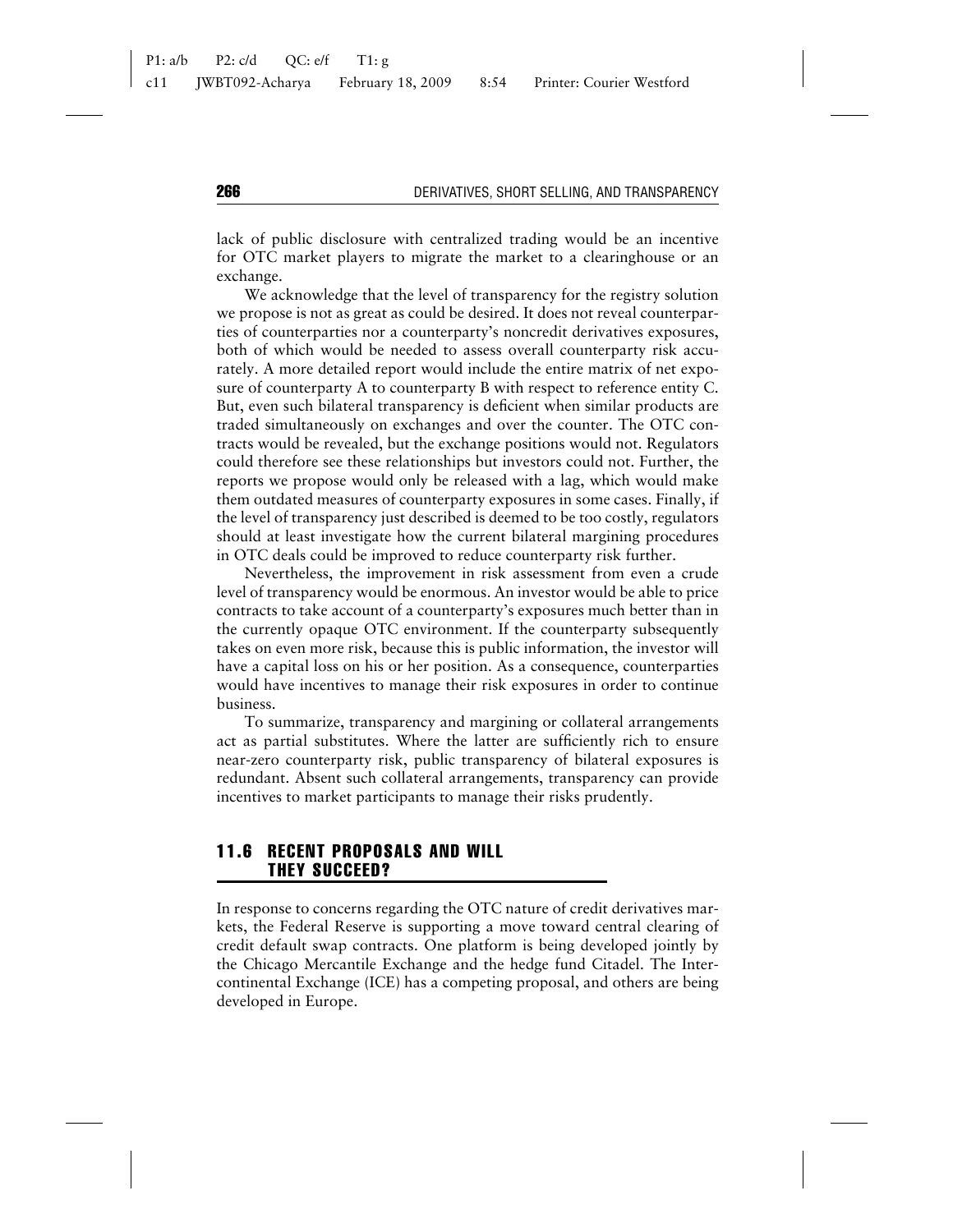The DTTC (New York) and LCH.Clearnet Group (London) have announced a merger to create the world's largest derivatives clearinghouse, also providing services for OTC products such as interest rate swaps and credit default swaps. These developments augur well for the credit derivatives market and overall financial stability. The AAA credit rating and riskmanagement expertise of centralized clearinghouses will help assuage fears over counterparty and operational risks. Centralized clearing will also enable aggregation of trade-level information so that prices, volumes, and open interest can be disseminated to market participants beyond the direct participants. This information will also make it possible for regulators to monitor the outstanding positions of a particular institution and of a particular contract. And prices of credit default swaps would reflect what they are supposed to—the credit risk of the underlying obligor—rather than that of the counterparty providing the insurance.

Will these initiatives succeed? Some institutions, especially large players, will likely resist calls to move away from the OTC markets. Hence, the regulatory resolve must be strong. The resisting players must realize (or be informed) that OTC markets can continue to arise whenever the financial sector needs to innovate and customize new products, but once these markets grow beyond a critical size, the standardized versions of the products should move to a centralized clearing counterparty structure or to exchanges (Solutions II or III).

#### 11.7 IMPLICATIONS FOR OTHER MARKETS

Although we have focused on CDS markets as the proximate example, many other markets that have figured prominently in the current crisis—most notably those trading mortgage-backed securities (MBSs), collateralized debt obligations (CDOs), and asset-backed commercial paper (ABCP)—have also experienced severe stress. Fundamentally, there is no reason why these products cannot be traded and cleared more centrally. The key difference between them and CDSs is in the relatively standardized nature of CDS contracts. But this simply suggests that some of these other derivatives should be provided the centralized counterparty-cum-clearing structure (Solution II), unlike the CDS, which can potentially even trade on an exchange (Solution III). In principle, centralized counterparty and exchange-trading solutions can be applied also to traditional OTC markets such as those in foreign exchange derivatives, commodity derivatives, and equity- and credit-linked structured products.<sup>7</sup> Migration of some of these products away from the OTC markets will help reduce counterparty and operational risk concerns, and also allow for an explicit assignment of jurisdiction